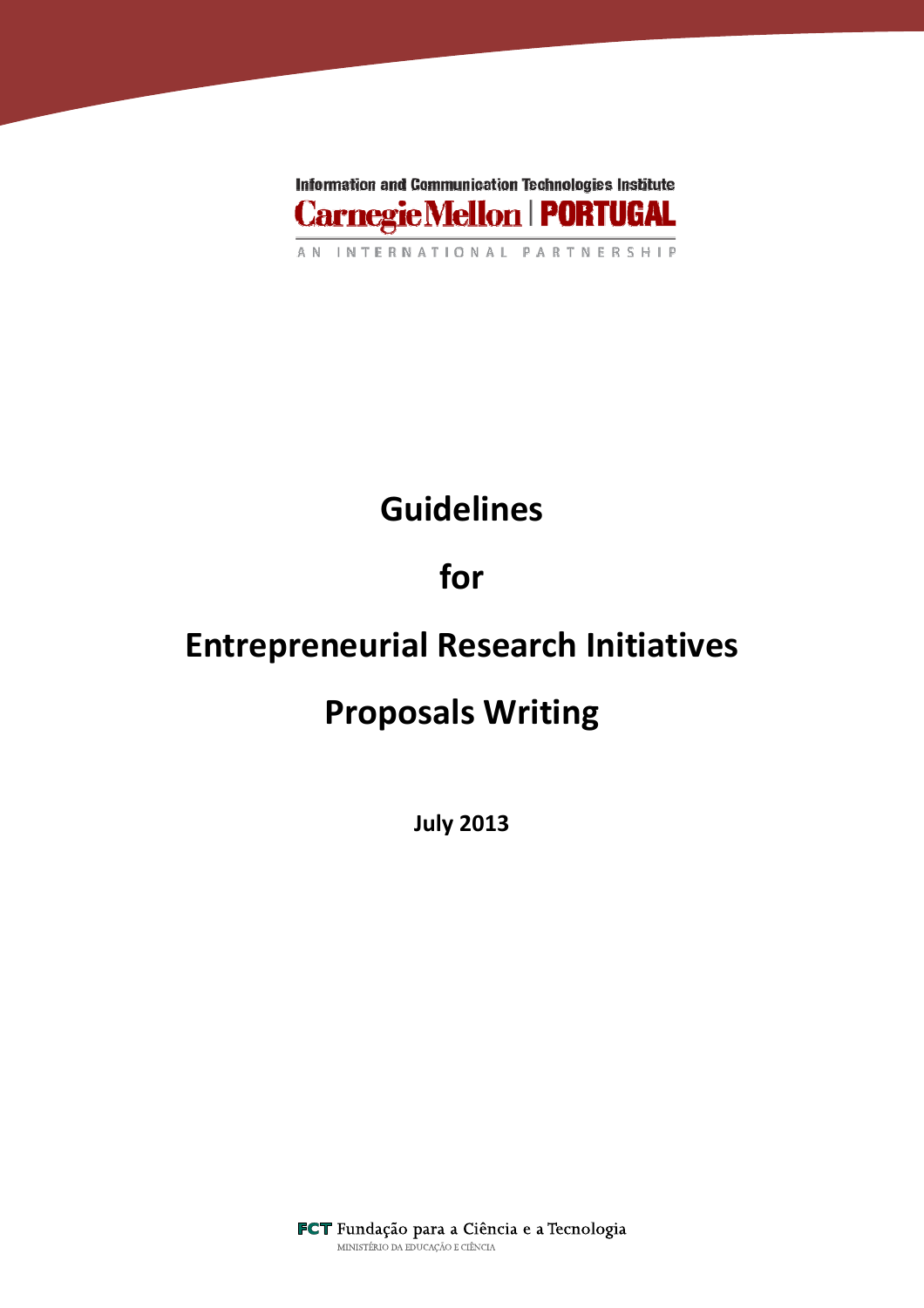INTERNAT

This document provides information relevant for submitting applications to the Call for Proposals for Entrepreneurial Research Initiatives of the Carnegie Mellon Portugal Program.

Because the current FCT Application Form is not tailored to this call, the following guidelines, although highly recommended, are not mandatory. The text below explains how you can fit the application details of this call in the current FCT Application Form.

Applications to this call through the FCT platform (https://concursos.fct.mctes.pt/projectos) are a twostep process:

- 1. Completion of on-line FCT form according to the following guidelines and information available (please refer to the Terms of Reference for the Entrepreneurial Research Initiatives Call for Proposals at http://www.fct.pt/apoios/cooptrans/parcerias/cmu/index.phtml.en for specific information).
- 2. Attachment of the "Annex to Application" to item 9 of the on-line FCT form with all the items requested in the Terms of Reference. The content of this document is of extreme relevance to the evaluation panel as it was specifically created for that purpose.

Important note: All sections of the FCT form must be filled. Except where mentioned all should be in English. Please make sure that text entered in the on-line form is formatted and comprehensive.

### Section 1. Project Description / Section 2. Institutions and Their Roles

Investigators applying for collaborative research grants must be organized as an international research team. One investigator is designated as the "Principal Applicant" and the other investigators as "Co-Applicants." The Principal Applicant will be located in Portugal. The Principal Applicant will be responsible for coordinating the research on behalf of the team. He/she will also act as the team's liaison with the Carnegie Mellon Portugal Program and FCT and will be required to submit annual budgets and progress reports.

#### Section 3. Scientific Component

Include an overview of the Entrepreneurial Research Initiative (ERI), stating its vision and goals, the proposed advances and the envisaged impact on innovation, and briefly describing how the proposal meets the objectives of the Carnegie Mellon Portugal Program (see the Terms of Reference for the Entrepreneurial Research Initiatives Call for Proposals. Present also the nature and expected outcomes of the collaborative and cross-disciplinary work, and explain the advantages of conducting the proposed efforts as a collaborative and cross-disciplinary work. State clearly the aims of the team as a whole and indicate the specific role played by each member in achieving the goals of the team.

### Use the space provided in section 3.1.b: Executive Summary

Include a detailed outline of vision and rationale for the ERI, strategic plan, accomplishments in prior experience with the program (if applicable), research program, education program, innovation program and infrastructure (see the Terms of Reference for the Entrepreneurial Research Initiatives Call for Proposals). The detailed presentation must delineate the specific contributions of each member of the team.

### Use the space provided in sections 3.2.1. (Literature Review), 3.2.2 (Plan and Methods) and 3.2.3 (Tasks)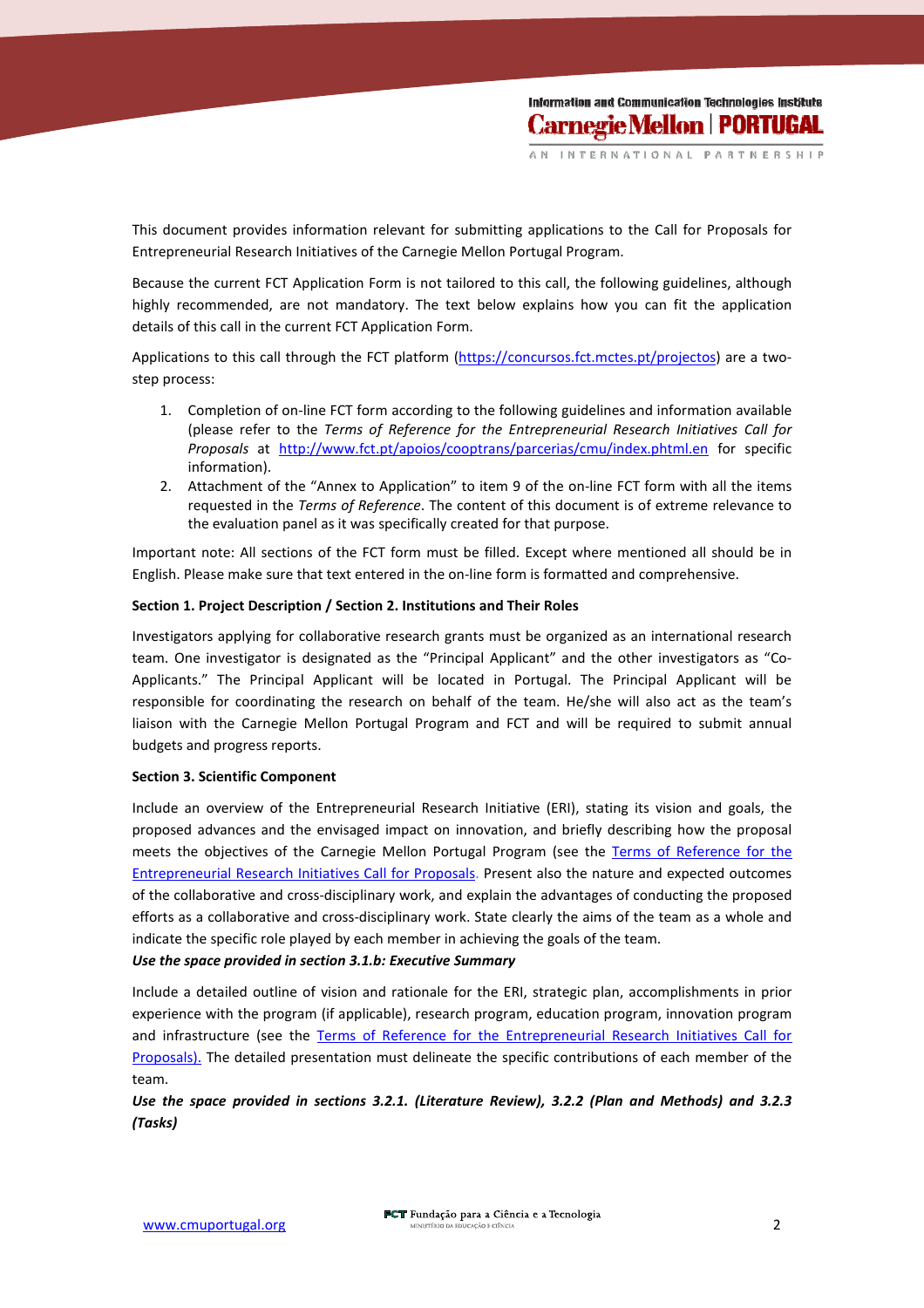**Information and Communication Technologies Institute Carnegie Mellon | PORTUGAL** 

INTERNA'

#### Section 4. Research Team

Only members of the Portuguese groups should be indicated in the FCT form. To complete this, all members should obtain the Public Key at the FCT SIG website.

#### Section 5. Funded Projects

This section of the FCT form should concern only Portuguese groups.

#### Section 6. Expected indicators

This section of the FCT form is applicable to the whole team (Portuguese and international members).

#### Section 7. and 8. Budget

This section is applicable only to the Portuguese institutions participating in the call and it does not involve the Carnegie Mellon University's team budget. Make sure the total budget does not exceed the supported funding.

#### Section 9. Attachments

Create and upload a single pdf file "Annex to Application" with the following content:

- Include a summary (not exceeding three pages, Arial regular font, 11 point):
	- o Clearly describe the ERI, stating its vision and goals, the proposed advances and the envisaged impact on innovation;
	- o Briefly describe how the proposal meets the objectives of the Carnegie Mellon Portugal Program;
	- o Present the nature and expected outcomes of the collaborative and cross-disciplinary work, and explain the advantages of conducting the proposed efforts as a collaborative and cross-disciplinary work;
	- $\circ$  State clearly the aims of the team as a whole and indicate the specific role played by each member in achieving the goals of the team;
	- o Under the headings "Intellectual merit" and "Broader impacts" as relevant (see Appendix 2 of the Terms of Reference for the Entrepreneurial Research Initiatives Call for Proposals [LINK]), provide highlights of the proposed research, education and innovation goals and strategies.
- Include a detailed outline (not exceeding ten pages, Arial regular font, 11 point) of vision and rationale for the ERI, strategic plan, accomplishments in prior experience with the program (if applicable), research program, education program, innovation program, and infrastructure (see sections 4 and 5 of the Terms of Reference for the Entrepreneurial Research Initiatives Call for Proposals [LINK]). The detailed presentation must delineate the specific contributions of each member of the team.
- Include the CV and publication list of the principal applicant and each co-applicant (for each applicant, a maximum of 2 pages, Arial regular font, 11 point, including a list of up to 10 of the most relevant papers).
- Include a detailed description of the financial and/or in-kind commitments from industry and possibly other government agencies (for each organization, a maximum of 1 page, Arial regular font, 11 point).